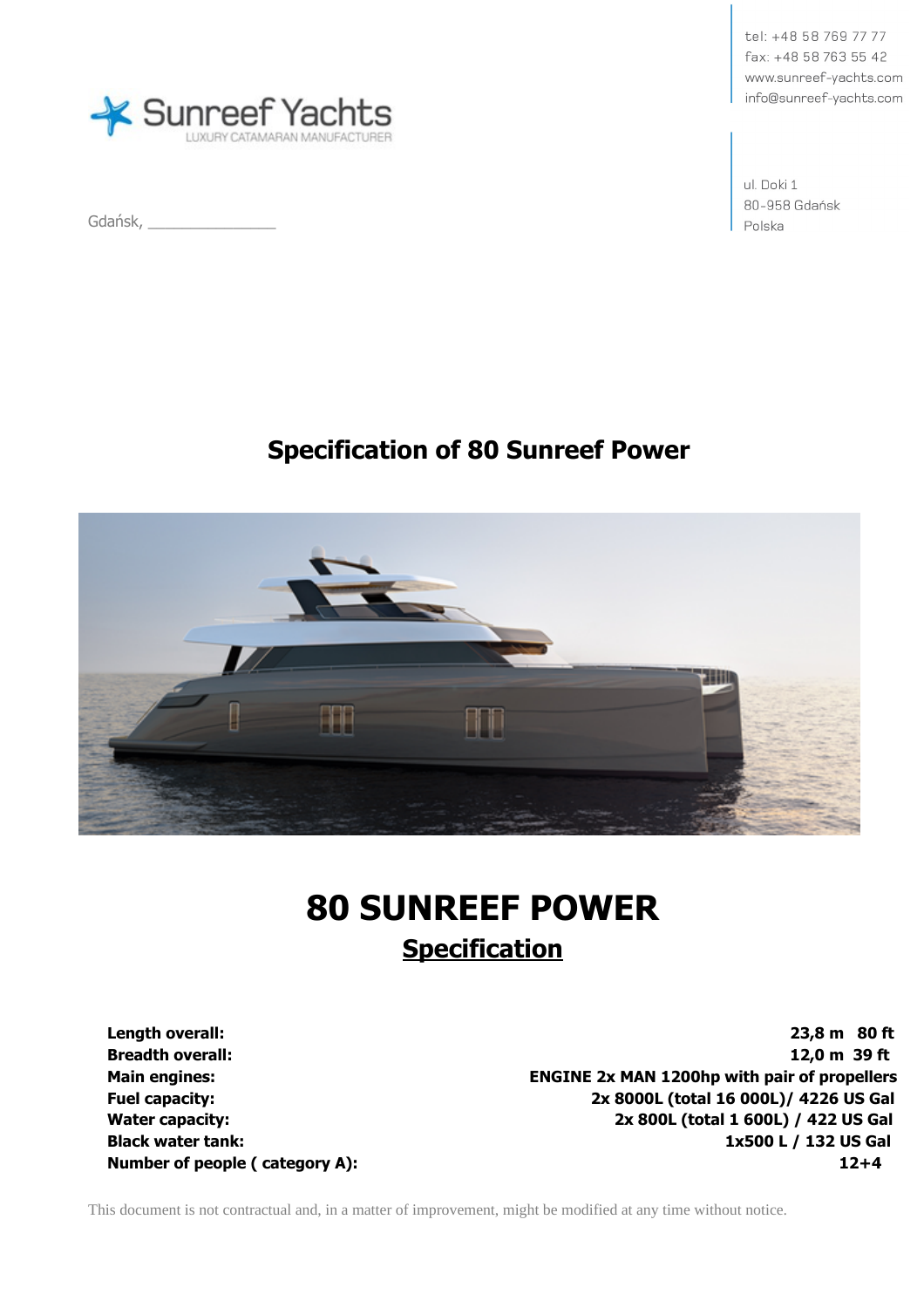

# **MODEL VERSION:**

#### **80 Sunreef Power – layout :**

Sunreef 80Y Galley down (Master cabin, VIP cabin, Guest cabin, Crew cabin) or Sunreef 80Y Galley up (VIP cabin, 3x Guest cabin, 2x Crew cabin)

# **1. FEATURES INCLUDED**

- Hulls, deck, flybridge and all structural bulkheads constructed of E-glass sandwich laminate with reinforcement by infusion process. Hull outer osmosis protection in vinylester resin
- Navigation station in the saloon
- Hydraulic aft platform upgrade to 1200kg ( platform covered with the teak )

# **2. MECHANICS AND STEERING SYSTEM**

- 2x Complete Engines MAN 1200hp with pair of propellers instead of 575hp John Deere
- Stainless steel shafts
- Engine speed controls (on the flybridge)
- Engine room sound insulation
- Extension of fuel tanks to 2x 8000L (from 2x 5000L) total fuel tanks 16 000 L (4226 US Gal)
- 2 electric pumps for changing the oil
- Bow thrusters (2 pcs)
- One or two (depend of engine model) extra engine instruments at the navigation table + engine control
- Trolling valves on gearboxes
- Water sensors for fuel filters
- Rope cutters on the propeller shafts
- Fuel polishing system, one unit

#### **3. DECK GEAR**

- Hydraulic gangway
- Flush hatches on deck
- 1 swim ladder on the skirts
- 2 aft capstans for mooring
- Garage for Jetski above the platform + launching system
- Composite hard top bimini on the flybridge with openable roof and integrated lights
- Bimini windshield transparent canvas on all sides
- Rigid wave breaking window on flybridge

This document is not contractual and, in a matter of improvement, might be modified at any time without notice.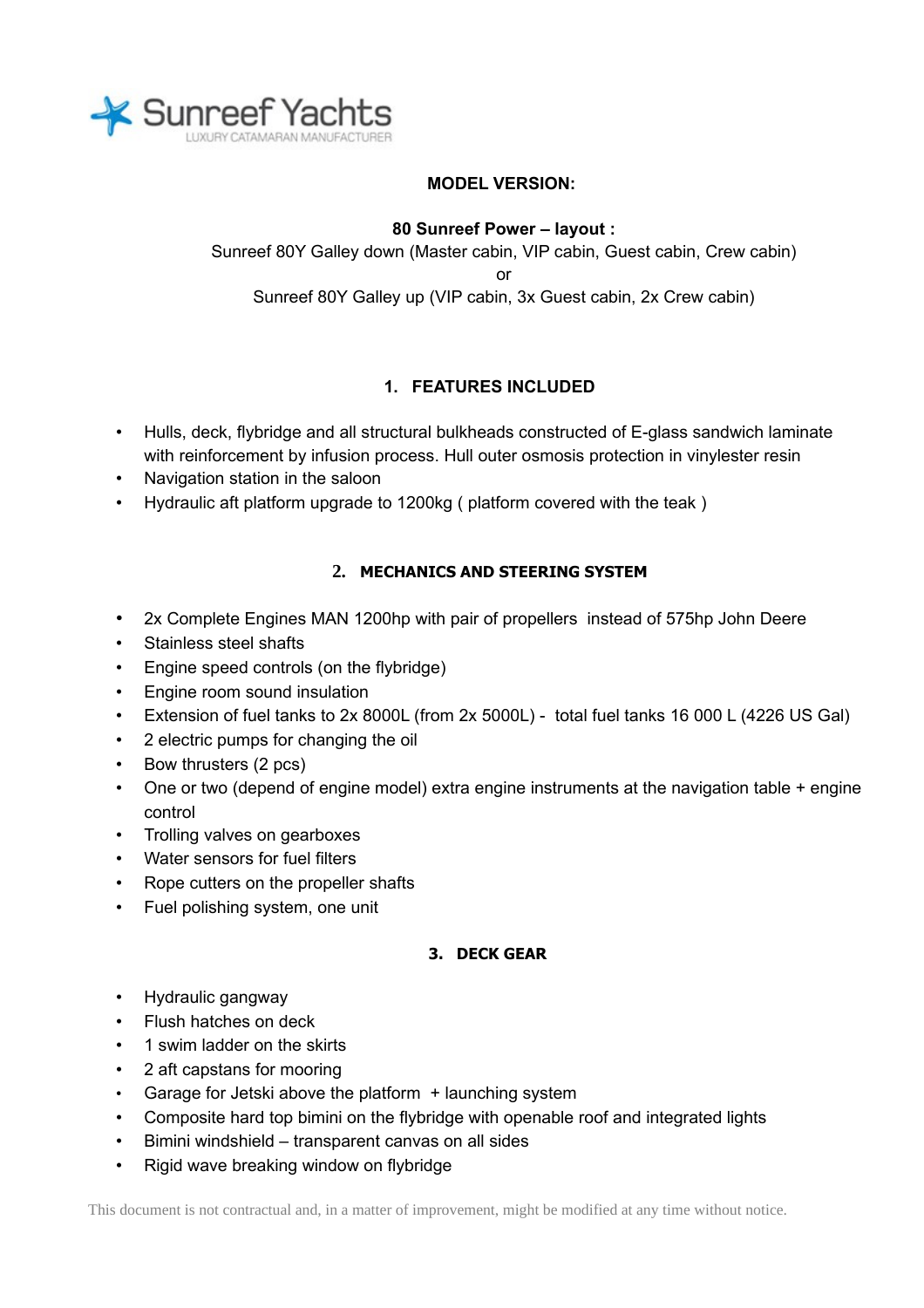

• Shower head on the cockpit ceiling with mixing valve

### **4. ELECTRICAL SYSTEMS**

- AC-230V 50hz: main switchboard, Victron Quattro 24V/5000W/120A, shore power inlet (32A 230V 50Hz inlet), shore power cord (1x 20m 3-cond), one 230V socket per cabin, two 230V socket in salon, dining area and kitchen
	- UPGRADE: AC-230V 50Hz 1PH: main switchboard with panel extension (semi-automatic change over shore-generators), 2 chargers (24V/100A), inverter (220V/50Hz/5000W), 2x shore power inlet 63A, 3x socket (230 V) in cabins, 4 sockets in saloon, 4 in dining area, 4 in galley
- DC-24V: main switchboard, house batteries (24V/800Ah), 2 starting batteries, DC distribution, wiring
	- Upgrade DC-24V: main switchboard, upgrade to 1200Ah from 1000Ah, 12 house batteries
- Additional Inverter 120V/60Hz/3000W + 10 sockets
- Additional Charger for engine starting batteries, one on each side
- 2x alternator 24V/110A
- 2 parallel working gensets 2x 18KVA 50HZ 230V

# **4. LIGHTS**

- Lights with LED lamps
- Domotic system for lights, controls, and D/C system, including dimmers for ceiling lights

(Domotic system function):

- Control:
- Lighting with dimming
- Navigation lights
- Control of valves and pumps of black water

Measurement:

- Tank level monitoring with alarm: fresh water, black water, fuel

- Battery and Victron charger monitoring with alarm: starter/ main batteries bank/ emergency batteries (if installed)

- Measurement of temperature in the engine room

- Lights in the engine rooms
- Interior lighting with LED lamps
- Underwater lights LED, one color to be choosen: white or blue (price per unit), 8 PCS
- Exterior lighting (frontal deck lights, lights for the flybridge with separate switch, LEDs in skirts' stairs, cockpit and flybridge, lights in cockpit )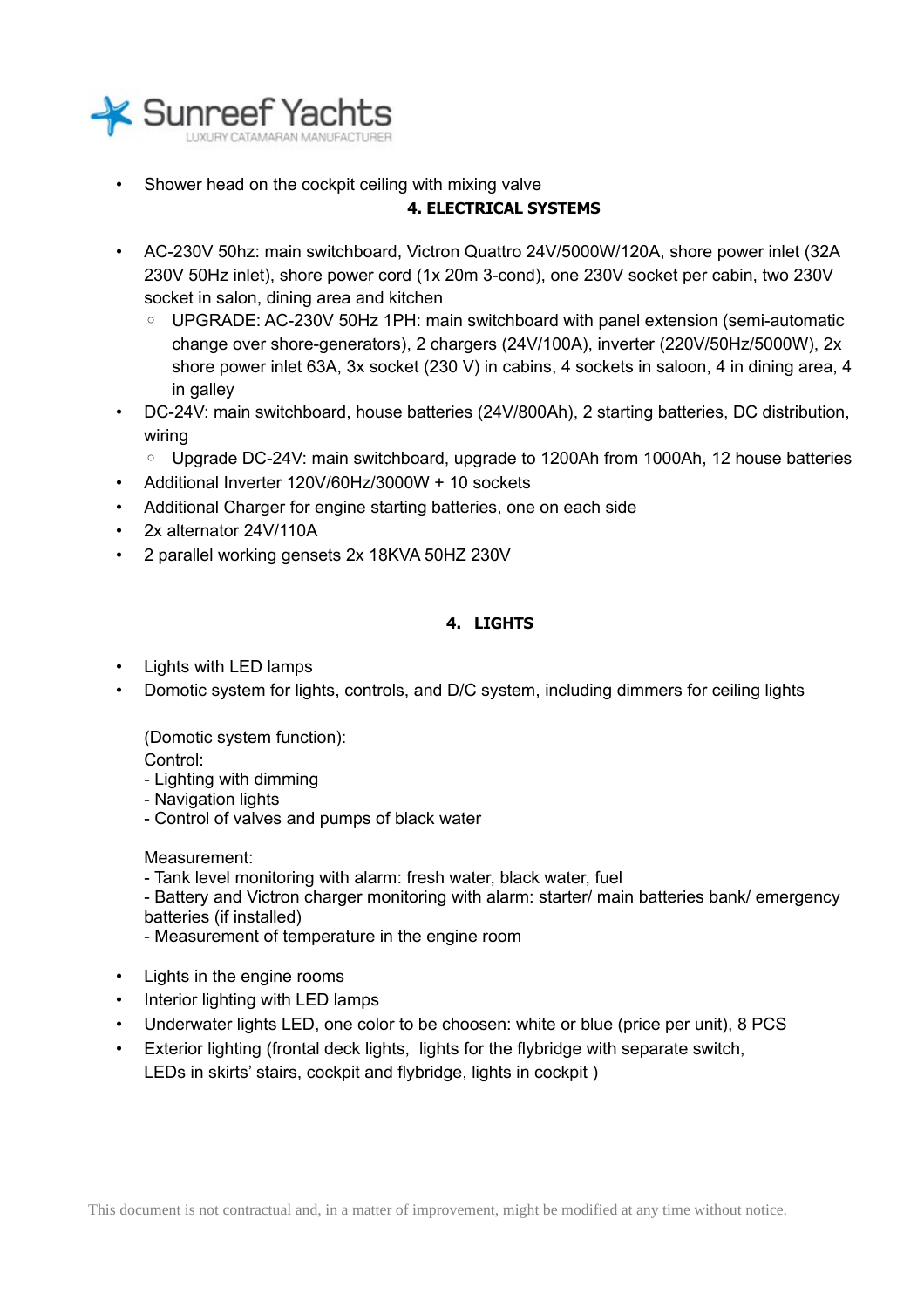

# **5. NAVIGATION & ELECTRONICS**

- Compass (size 135mm)
- Chronometer and barometer
- NAVIGATION PACK SIMRAD: 2pcs MFDs 16", radar 4G, autopilot, AIS, depth, speed & temp sensor, GPS, VHF with DSC function (dual station, built in AIS receiver, Hailer/Horn Loudspeaker, Intercom function ), searchlight + control unit
- 2x External cameras with color and night vision
- Fishfinder
- Wireless autopilot controller
- 4G/LTE Wifi antena

#### **6. PLUMBING**

- Fresh water: 2x 800L with level indicators, pressurized pump, 2 water heaters of 100L each
- Black water: 1x 800L tank with pump discharge system, electric pump with automatic discharge equipped with 3 way valves (discharge in the sea or holding tanks)
- 4 electrical bilge pumps
- 2 manual bilge pump
- Hand shower on deck
- 1 pressurized fresh water outlet on cockpit (female quick-coupling snap connector)
- Electric toilets 24V in bathrooms with fresh water flush
- Watermaker 280l/h 230V 2pcs
- Fresh water inlet (connection between the boat's water network and the shore water supply)
- 2x fresh water outlets for washing the deck
- Retractable hose (5mb) with shower head in chain locker for chain wash

#### **7. COMFORT ON BOARD**

- Curtains on all cabin portlights and saloon windows
- All electrically recessed Skyscreen blinds
- Air conditioning installation in the saloon, galley and cabins: 180 000 BTU/h
- Galley appliances package (Bosh or/and Siemens): refrigerator with integrated freezer, dishwasher, electric stove, electric oven, microwave, cooker hood
- Sunpads area on aft flybridge
- Stainless steel sliding entrance door
- Pantograph electric door to front deck
- Washing machine/dryer with complete installation
- Ice maker 2pcs
- Refrigerator for drinks in the cockpit 2pcs
- Wine cooler for 32 bottles

This document is not contractual and, in a matter of improvement, might be modified at any time without notice.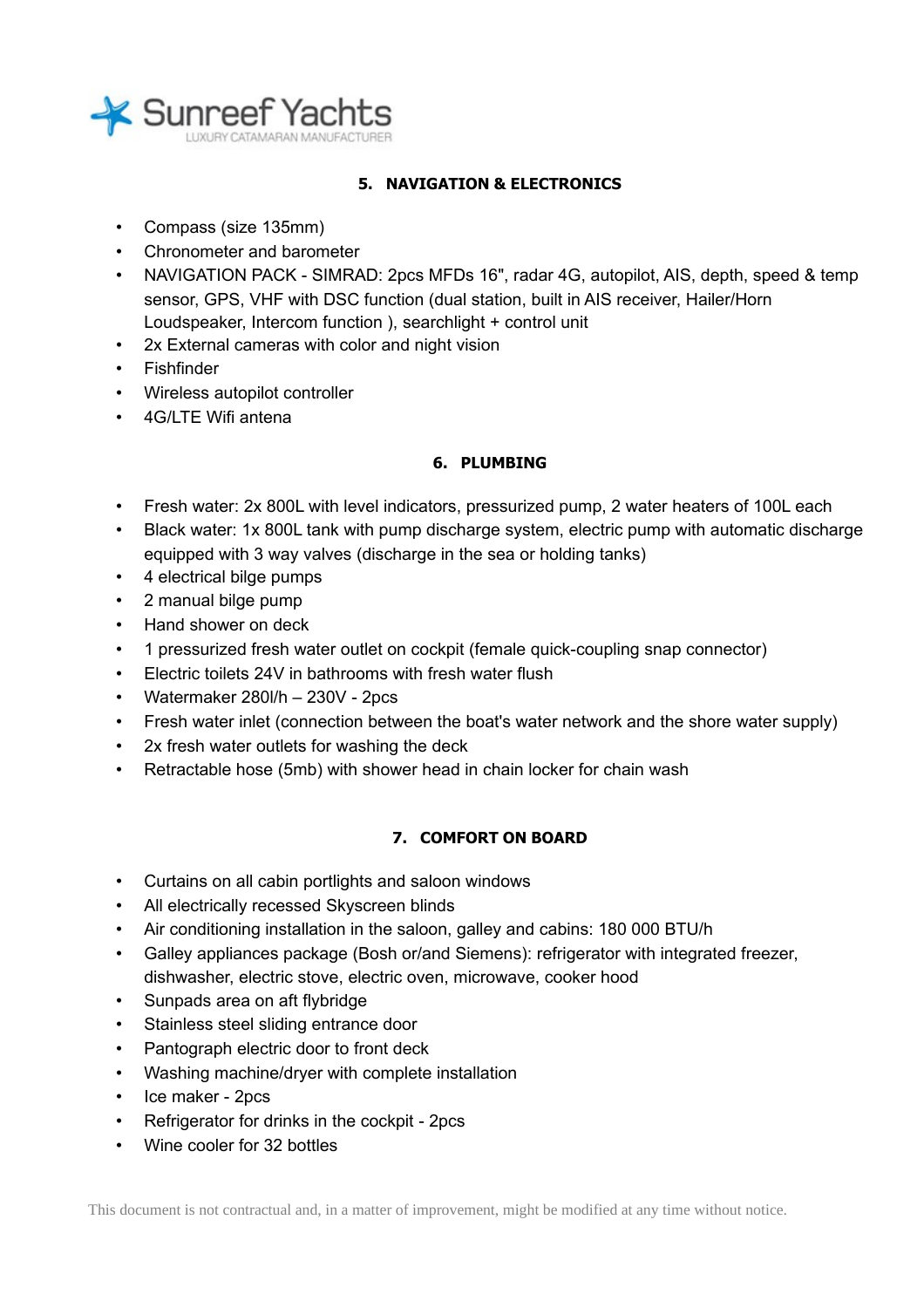

- Digital Cloud (wifi network for movies and music)
- Hi-Fi Pack 1: for saloon or outdoor
	- Sonos Surround 5.1 (Playbar + SUB + 2x Play:1)
	- 2 waterproof speakers in the cockpit and 2 in the flybridge
	- 2 waterproof speakers in the front deck
- Hi-Fi Pack 2: cabins
	- Sonos Connect:AMP with ceiling speakers
- LED TV 32" cabins
- Multifuctional full-size rest-lounge with foldable backrest
- Front deck full-size cushions with foldable backrest
- Jacuzzi on the flybridge with waterfall and lightning system
- Bar module on flybridge
- Bar module in cockpit
- Stainless steel gas BBQ

# **8. INTERIOR AND FINISHING**

- Furniture and all interior panels made of individually selected wood of category A with laminate finish
- All upholstery and cushions made of synthetic fabric
- Design fee (1 day with interior design + 2 renders) saloon + Owner's cabin
- Cockpit and skirts covered with teak
- Flybridge covered with teak
- Hydraulic platform covered with teak
- Side of hulls painted in colored gelcoat (color to be decide by customer light colors)